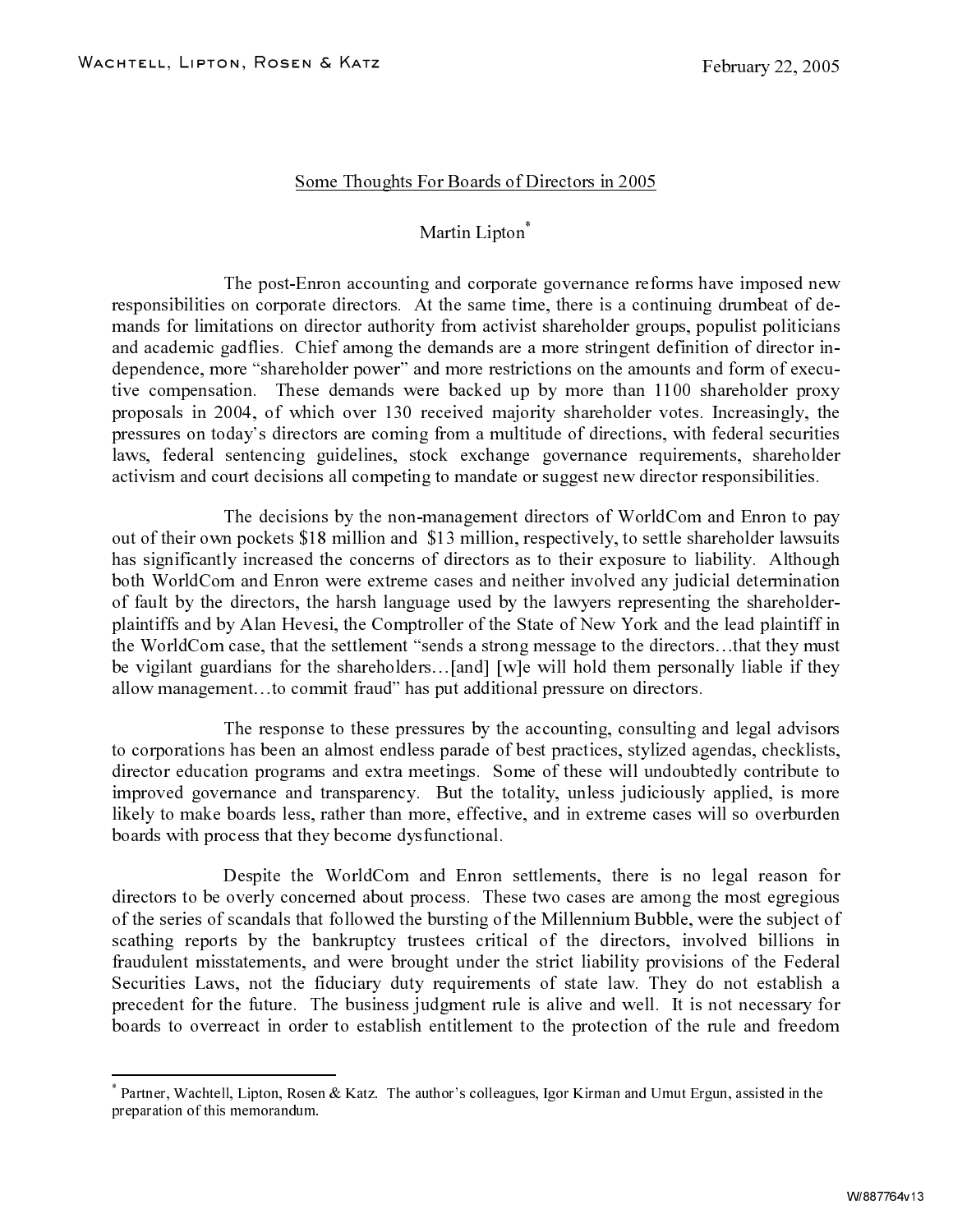from the threat of personal liability. It is still safe to sit on the board of a public company in the U.S.

In order to avoid an overemphasis on process and at the same time effectively discharge the board's fundamental duties to appropriately monitor and supervise the business of the corporation, it is necessary to identify the matters on which the board should focus and to create a reasonable program to deal with them. The following are recommendations for such a program in today's environment. Obviously, "one size does not fit all" and the board of each corporation can and should tailor procedures to its own circumstances. This memo assumes that the corporation has implemented all of the Sarbanes-Oxley, SEC and NYSE post-Enron reforms and this is not an "how to do it" memo about complying with those requirements.

The role and duties of the board. The past twenty years have witnessed a transition from the advisory board to the monitoring board. While the board has always had a dual role as a resource and adviser for management, on the one hand, and as an independent agent of shareholders on the other, in recent years government regulators and activist shareholders, empowered by the reaction to the Enron-type scandals and often in competition with each other, have been tipping this balance with increasing force in favor of monitoring. But even today it is generally acknowledged that a combination of the two is necessary and that only a collegial board can function effectively. To be truly effective, each board must find the right balance between monitoring and advising as to strategy.

Tone at the top. One of the single most important factors in ensuring that a board meets all of its duties is having the right "tone at the top" of the corporation. The tone at the top will form the culture of the corporation and permeate the corporation's relationship not only with investors, but also with employees, customers, suppliers, local communities and other constituents. If the CEO and senior management are not personally committed to high ethical standards, principles of fair dealing, full compliance with legal requirements and resistance to Wall Street pressures for short term results, no amount of board process or corporate compliance programs will protect the board from embarrassment. The board should participate in creating the corporate culture and should periodically review with the CEO what the CEO and senior management are doing to set the right example and how it is being communicated to all employees and constituents of the corporation. Transparency is key: the board's vision for the corporation, including its commitment to ethics and zero tolerance to compliance failures, should be set out in the annual report and communicated effectively within the corporation.

CEO selection and succession planning. In addition to setting the tone at the top, the single most important function of the board is selecting and evaluating the CEO and the senior executive leadership of the corporation and planning for their succession. The critical importance of the CEO role is a function of the modern corporation itself. As Peter Drucker recently put it, "the Enterprise can be said to be the one invention that created the Modern Economy  $-$  far more so than any other invention, whether material or conceptual. With the invention of the Enterprise the Executive came into being as a distinct role and function, with one of his or her major tasks being the making of the decision between short-term yields and deferred expectations." As the central interface between the corporation and what stands outside it, e.g., society, the economy, technology, markets, customers and the media, the CEO plays the key role in the modern corporation.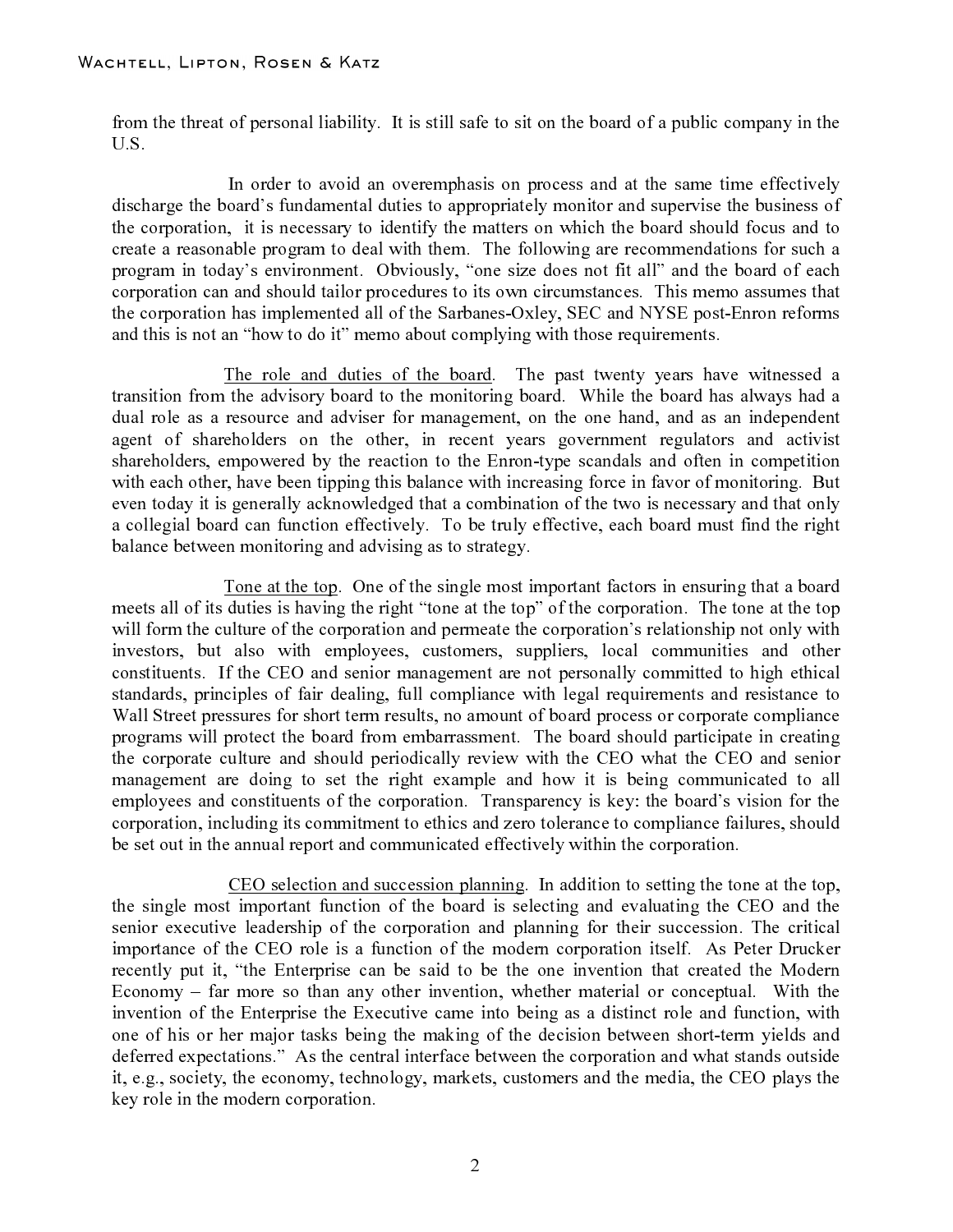There are no prescribed procedures for planning succession and selecting the CEO and a board should fashion the principles and procedures it deems appropriate. In fulfilling its CEO selection and succession function, the board should recognize that by itself competence is not enough. The integrity and dedication of the CEO is critical in enabling a board to meet all of its duties. In large measure, the fate of each of the board and the CEO is in the hands of the other.

Independence. There is an overemphasis on board independence that risks losing sight of the importance of promoting the sort of board dynamic that can most effectively lead to a well-functioning board and an effective partnership between the board and senior management. The NYSE, after thoughtful consideration, decided to require only that a majority of the board be independent. Today, most boards have only one or two directors that are not independent: the CEO and maybe one other current or former officer. Nevertheless, many of the shareholder advisory services, institutional investors and academic gadflies are continuing to urge (in some cases, demand) that all directors other than the CEO be independent and that social and philanthropic ties among and between the directors and the CEO be considered as impugning, if not destroying, independence. These types of requirements and restrictions are the antithesis of the kind of collegiality and relationship with the CEO that is necessary for the board and CEO together to promote the appropriate tone at the top, to agree on the corporate mission and work collectively to enhance the corporation's business. What companies need are directors who possess sufficient character and integrity to allow them to make judgments unaffected by considerations affecting themselves or those with whom they have relations. The concept of the board as remote strangers and as the agency for the discipline of management, rather than as partner with management in setting the strategic course of the corporation, is contrary to all prior experience and will not lead to better performance. The tension between the new norms of independence and the overarching objective of better performance, unless modulated and maintained in perspective, can cause the former to overwhelm the latter.

As a general rule, companies should be careful in the current environment to make full and complete disclosure of any relationships or transactions that could be deemed to affect the independence of a director. Many relationships that may have been considered commonplace in the past (such as a director's involvement with a nonprofit organization that is heavily supported by the company) may, in today's skeptical environment, cast doubt on the level of that director's independence when viewed with hindsight after a crisis has arisen. This is not to say that all such relationships should be prohibited, but rather that all should be considered in assessing a director's independence.

Executive compensation. This is today's most high-profile corporate issue and a major focus of shareholder activism. Virtually everyone who has weighed in on this issue agrees that executive compensation should be aligned with long-term performance of the corporation and shareholder value. In addition, most companies, including well-performing ones, need to engage in recruiting and retention efforts to attract, and prevent the loss of, qualified individuals serving as key employees. That said, there is a wide spectrum of views as to how to achieve the agreed objectives. The only really useful advice is thoughtful process, full disclosure and recognition by the compensation committee that it should not be deterred by the focus on levels of executive compensation from doing what it feels is in the best interests of the corporation. Executive compensation should directly link the interests of senior management and the long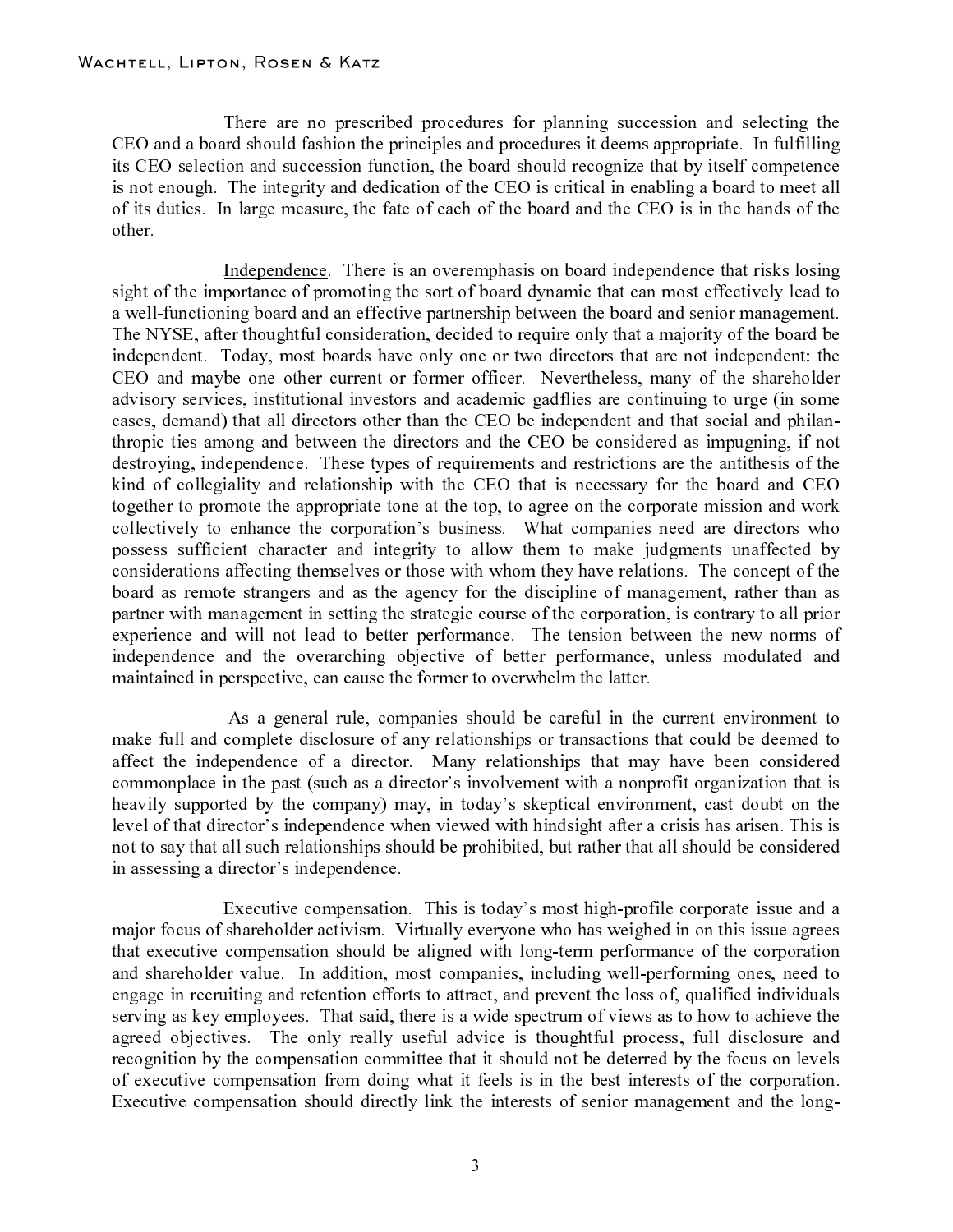term interests of shareholders. Some organizations, such as the Business Roundtable, have recommended the use of performance thresholds to achieve this. In order to ensure that compensation and severance packages are justifiable, members of the compensation committee should fully understand all the costs and benefits of the compensation arrangements that they are considering. Particular attention should be paid to severance arrangements and to all benefits provided to senior management in connection with termination of employment. Perquisites should be kept reasonable and a line should be drawn between business and personal expenses. Both the Business Roundtable and the Blue Ribbon Commission on Executive Compensation of the National Association of Corporate Directors have also emphasized the importance of transparency and full disclosure of compensation packages.

Director Compensation. Director compensation is one of the more difficult issues on the corporate governance agenda. On the one hand, more is being expected of directors today in terms of time commitment, responsibility and exposure to public scrutiny and potential liability. On the other hand, the higher the director's pay, the greater the chance it will raise an issue of independence. The compensation committee should determine the form and amount of director compensation with appropriate benchmarking against peer companies. It is legal and appropriate for basic directors' fees to be supplemented by additional amounts to chairs of committees and to members of committees that meet more frequently or for longer periods of time.

While there has been a current trend, encouraged by institutional shareholders, to establish stock-based compensation programs for directors, the form of such programs should be carefully considered to ensure that they do not create the wrong types of incentives for directors. In the current environment, restricted stock grants, for example, may be preferable to option grants, since stock grants will align director and shareholder interests more directly and avoid the perception that option grants may encourage directors to support more aggressive risk taking on the part of management to maximize option values. Perquisite programs and company charitable donations to organizations with which a director is affiliated should also be carefully scrutinized to make sure that they do not jeopardize a director's independence or create any potential appearance of impropriety. Where appropriate, such perquisites should be fully disclosed.

Nomination of director candidates. Under the existing corporate governance system, a company's nominating committee nominates candidates for membership on the company's board. Shareholders can propose potential director candidates to the company's nominating committee, which under the NYSE rules must be composed entirely of independent directors. The nominating committee has a duty to consider *bona fide* candidates and to nominate directors that it believes will best serve the interests of the company and its shareholders. In evaluating potential director candidates, whether they are proposed by management or shareholders, the nominating committee should use the same fundamental criteria. The foremost criterion is competence: boards should consist of well-qualified men and women with appropriate business and industry experience. The second important consideration is collegiality. A balkanized board is a dysfunctional board; a company's board works best when it works as a unified whole, without camps or factions and without internal divisions. The nominating committee should also try to ensure that the board consists of individuals who understand and are willing to shoulder the time commitment necessary for the board to effectively fulfill its responsibility to advise and monitor management. To this end, companies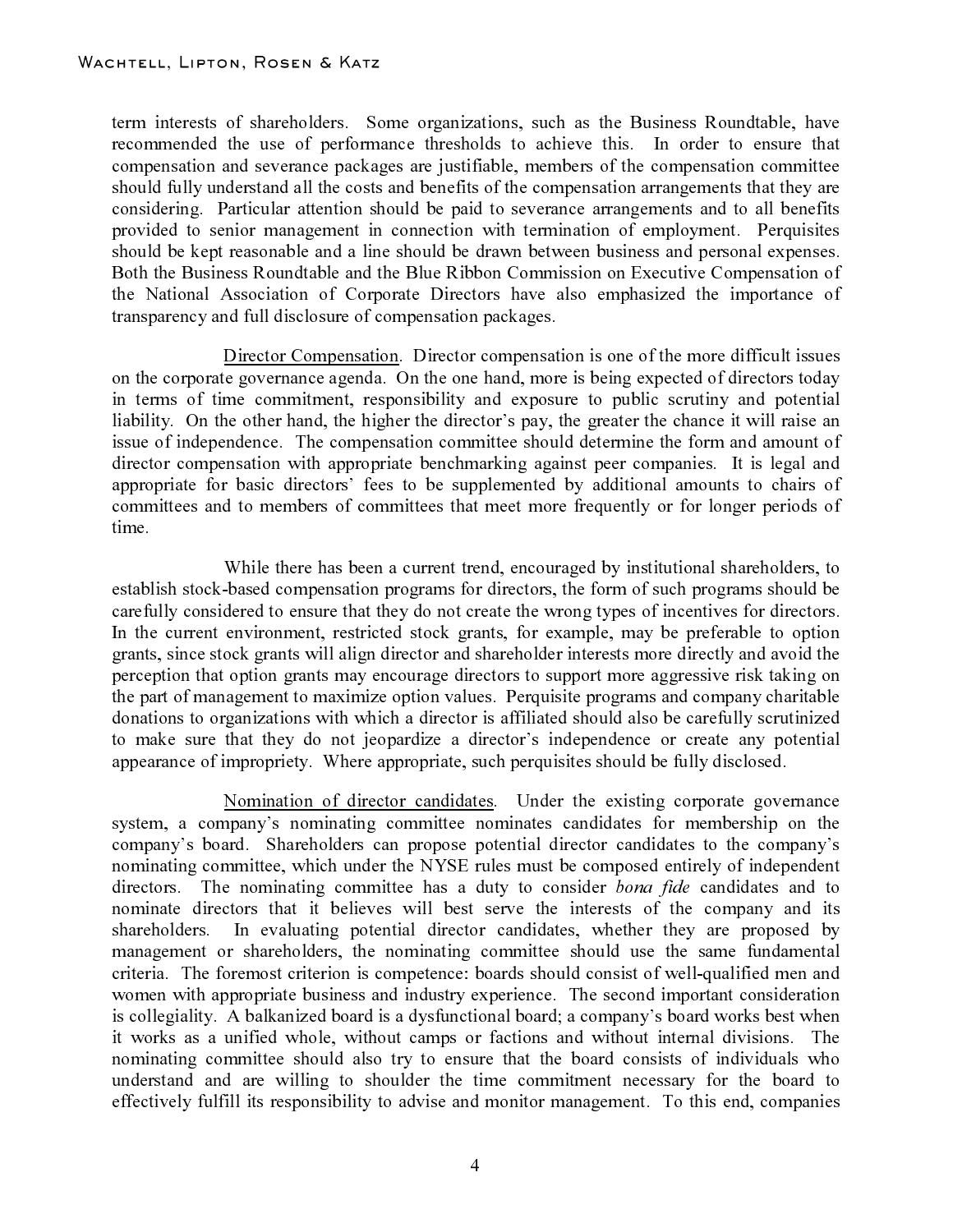should consider including in their corporate governance guidelines policies limiting the number of boards on which a director may sit. Those guidelines should also address director tenure. Companies should consider whether it would be advisable for them to impose term and age limits on directors. There is no formula for the perfect board. Strong, independent directors are essential to proper board functioning, but so too are elusive qualities such as collegiality, sense of common purpose, energy, industry knowledge, business sense and trust. Each company, through its independent nominating committee, must have the flexibility to determine the mix of qualifications and attributes that is best suited to the specific needs of the corporation.

Monitoring performance. While the corporation laws literally say that the business of the corporation is to be managed by or under the direction of the board of directors, it is clear that the board's function is not to actually manage, but to ensure that the corporation is effectively managed by monitoring the performance of the CEO and senior officers. To meet its duty to monitor performance, the board and management together need to determine the information the board should receive. Here "more can be less." The board should not be overloaded with information. It is not necessary that the board receive all the information that the CEO and senior management receive. The board should receive financial information that enables it to readily understand results of operations, variations from budget and trends in the business, the corporation's performance relative to peers, and any other information that the board determines to be useful in its work. The board should receive copies of significant security analysts' reports, press articles and other media reports on the corporation. If an article or report raises compliance, performance or other issues, the board should make sure it receives a satisfactory explanation of the issues raised in the publication, including, if appropriate, what is being done to correct the situation. By tracking these reports and articles, the board will avoid the possibility of being accused of ignoring problems that were known to others and which could have been known by the directors.

Monitoring compliance. As with performance, the board has a duty to monitor legal and regulatory compliance by the corporation. The board does not have a duty to ferret out compliance problems. It does, however, have a duty to take appropriate action when it is aware of a problem and management is not properly dealing with it. In normal situations, it is sufficient for the board to review compliance matters and litigation semi-annually. This may be done directly by the board or through the audit committee. However it is done, it is a desirable practice for the board or the audit committee to have executive sessions with the general counsel of the corporation. Where there is a serious investigation or litigation that is being handled by outside counsel, direct reports by such counsel to the board or the audit committee are desirable. In addition the board should oversee an annual review of the corporation's compliance programs and its information and reporting systems and receive an opinion of the general counsel as to their adequacy.

In performing its monitoring function, the board should be sensitive to "red flags" and "yellow flags". When such flags are raised, the board should observe and investigate as appropriate and document its monitoring activities in minutes that accurately convey the time and effort directors devote to decision making, even when the outcome is to take no action. In a few recent cases (*Disney, Abbott* and *Caremark*), influential courts have indicated that directors may be held liable for lack of good faith in situations where they utterly fail, in "ostrich-like" fashion, to exercise *any* oversight. However, none of these cases contemplate director liability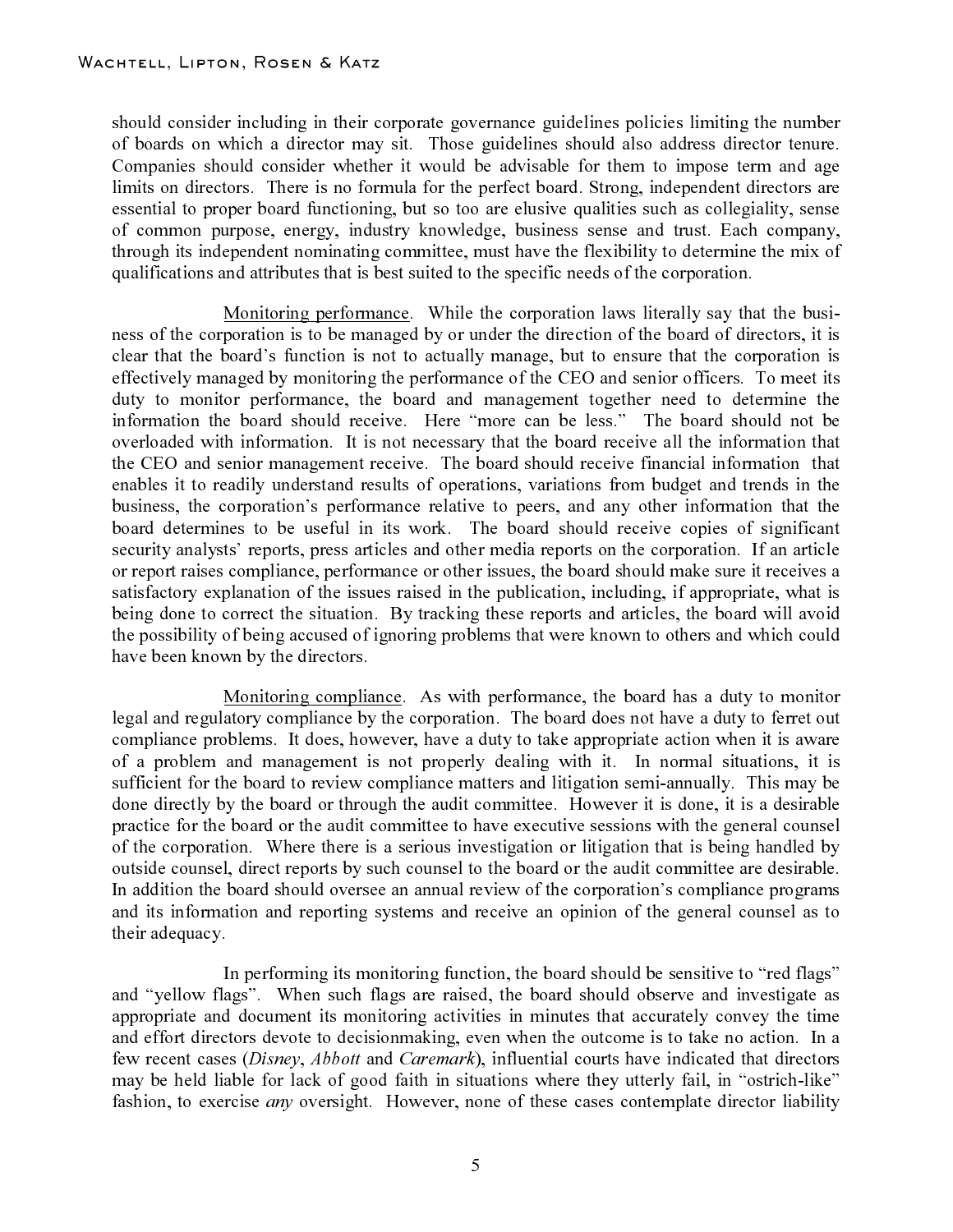where directors are using common sense and appropriate diligence in performing their oversight function. Directors remain fully protected by the business judgment rule when they make corporate decisions with the exercise of due care.

The federal sentencing guidelines also promote comprehensive compliance procedures and careful monitoring by requiring that directors be knowledgeable about compliance programs, be informed by those with day-to-day responsibility over compliance and participate in compliance training. The guidelines also provide that an effective compliance program monitored by the board may be a mitigating factor in a prosecutor's decision whether or not to charge a company with wrongdoing.

Review of controls and risk management. The board should also – whether directly, or through the audit committee - make sure that management has adopted and implemented proper risk assessment and management policies and procedures. The risks that a company might face include business risks (such as risks posed by defective products, violation of environmental requirements, accidents and political changes), financial risks (such as risks posed by financial asset composition, derivative securities, structured financing contingencies and guarantees), legal risks and reputation risks. The board should ensure that each category of risk is adequately addressed by the company's risk management procedures.

It is an important responsibility of management, and a key monitoring role for the board, to establish and maintain an adequate internal control structure and procedures for financial reporting and compliance with law, including applicable SEC disclosure requirements. The SEC rules implementing Section 404 of the Sarbanes-Oxley Act require management to prepare reports on internal controls and the independent auditor to attest to those reports as part of its audit, to be included in a company's annual report. The rules also call for a quarterly evaluation by management of a company's internal controls and procedures for financial reporting. Especially in the current environment, directors should pay careful attention to whether management has invested sufficient resources and energies in the company's control and risk monitoring and management infrastructure. The board should satisfy itself (by getting regular reports from the management and the internal auditor) that the company's existing internal control systems provide for the maintenance of financial records in a way that permits preparation of financial statements in accordance with GAAP and gives "reasonable assurance" of accuracy in financial reports, and that management designs and supervises processes that adequately identify, address and control compliance risks. That said, it should be borne in mind that while "reasonable assurance" is a high standard, it is not an absolute, and boards should avoid overreaction to the discovery of deficiencies.

Effectiveness of the board. The Enron directors have been criticized for not adequately performing their monitoring duties. The legal community, including prominent judges, have stated that Enron's short meetings are evidence of failure by the directors to fulfill their fiduciary duties. Some have suggested that a board's failure to allot adequate time to carry out its duties could call into question whether it had acted in good faith. In addition to scheduling regular board and committee meetings to provide ample time for the regular business of the board, boards should consider the desirability of an annual two-to-three-day board retreat with the senior executives at which there is a full review of the corporation's financial statements and disclosure policies, strategy and long-range plans, budget, the company's mission,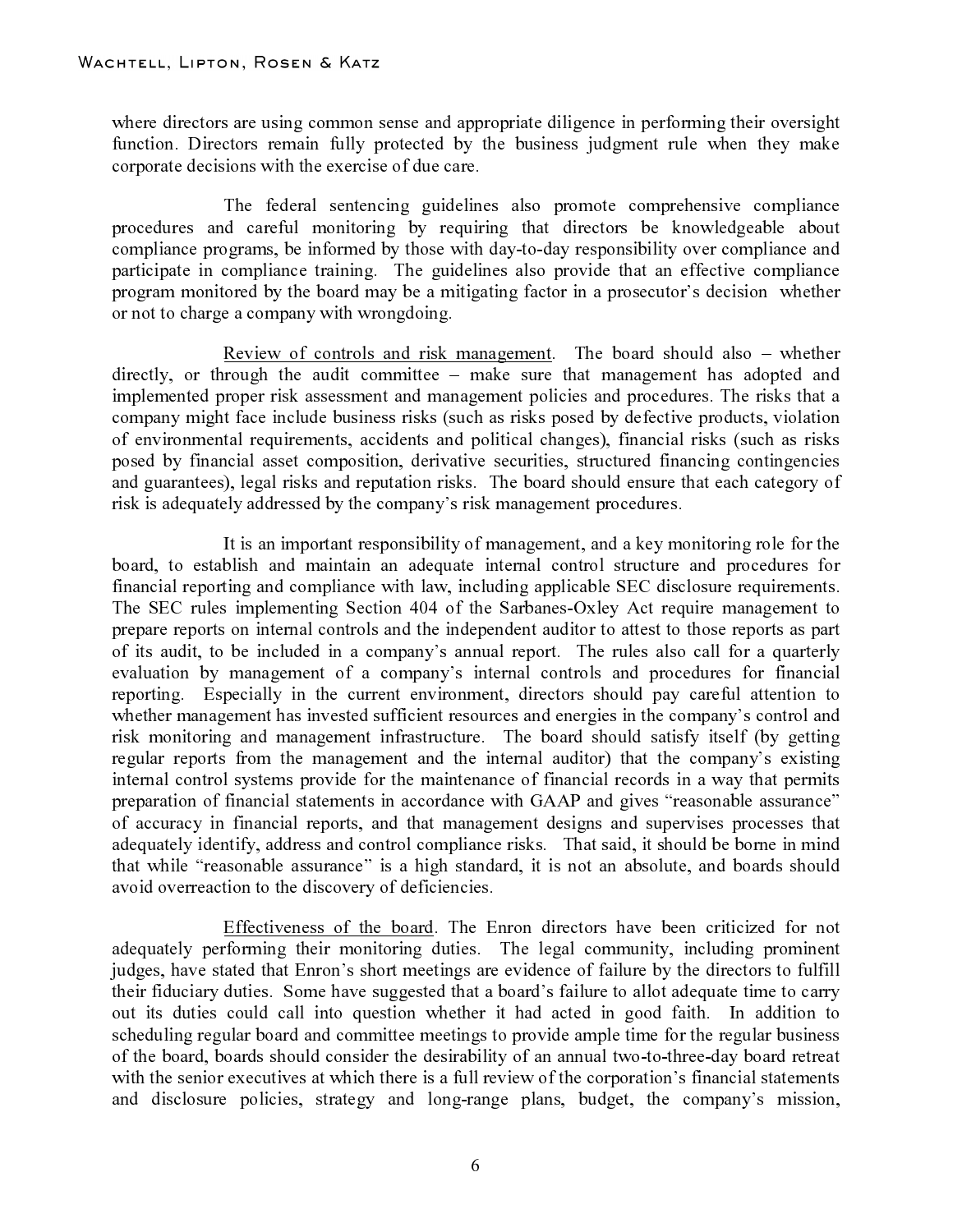succession planning and current developments in corporate governance. Each retreat may be held at a location close to one of the corporation's operations, so as to give the directors an opportunity to become acquainted with a number of the corporation's operations as the annual retreats are rotated among the corporation's various locations. During the retreat, meals and social activities may be arranged in a manner that encourages the directors to get to know the senior executives on a one-on-one basis. Corporations should also provide comprehensive orientation for new directors so as to acquaint them with the corporation's strategy, long-range plans, financial statements, properties and operations, corporate governance guidelines and senior executives. The annual retreat could satisfy a major portion of such an orientation. In addition to orientation, corporation's should consider education programs for continuing directors, both to enhance their skills as directors as well as to educate them on current regulatory and corporate governance developments.

Committees of the board. The NYSE requires a listed company to have an audit committee, a compensation committee and a nominating/governance committee, each comprised solely of independent directors. The requirement that a committee be composed of only independent directors does not mean that the CEO (and other employees) should be excluded from all the discussions or work of the committee. Indeed, it would be virtually impossible for the committee to function effectively without the participation of the CEO. All compensation matters, including the CEO's compensation, should be discussed with the CEO, and all governance and director nomination matters should be discussed with the CEO. The final determination is that of the committee. While the committees have the authority to retain consultants, there is no requirement that the compensation committee retain a compensation consultant or that the nominating/governance committee retain a search firm, if the committee believes that it does not need the assistance of a consultant.

All companies, as part of their broader governance reviews, should carefully consider which directors satisfy the requirements for independence. Ouestionnaires should be used to determine and document both independence and qualification for committee assignments. In addition to these core committees, boards may wish to establish a variety of additional standing committees to meet their ongoing governance needs, such as a risk management committee (if this function is not being performed by the audit committee), a compliance committee, or a committee on social responsibility. Boards also use special committees from time to time either to deal with conflict transactions (such as a management buyout) or other major corporate events (such as shareholder litigation or a hostile takeover bid) or to address particular special investigations or projects. While the use of special committees is perfectly appropriate and useful in many circumstances, such committees are also often used in situations where it might be best to keep the matter in question before the full board (or before all of the outside members of the full board). Special committees can sometimes become divisive in sensitive situations and there is a risk that the special committee and its chosen outside advisors may take a matter in a direction that would be different than that desired by the full board. Especially in matters of great sensitivity it is often preferable for all directors (or at least all outside directors) to remain active in monitoring the direction of the matter.

The work of the board will be facilitated by establishing the appropriate relationship between the board as a whole and each of these committees, so that the work of the committees is neither duplicated nor ignored by the board. The significant actions of the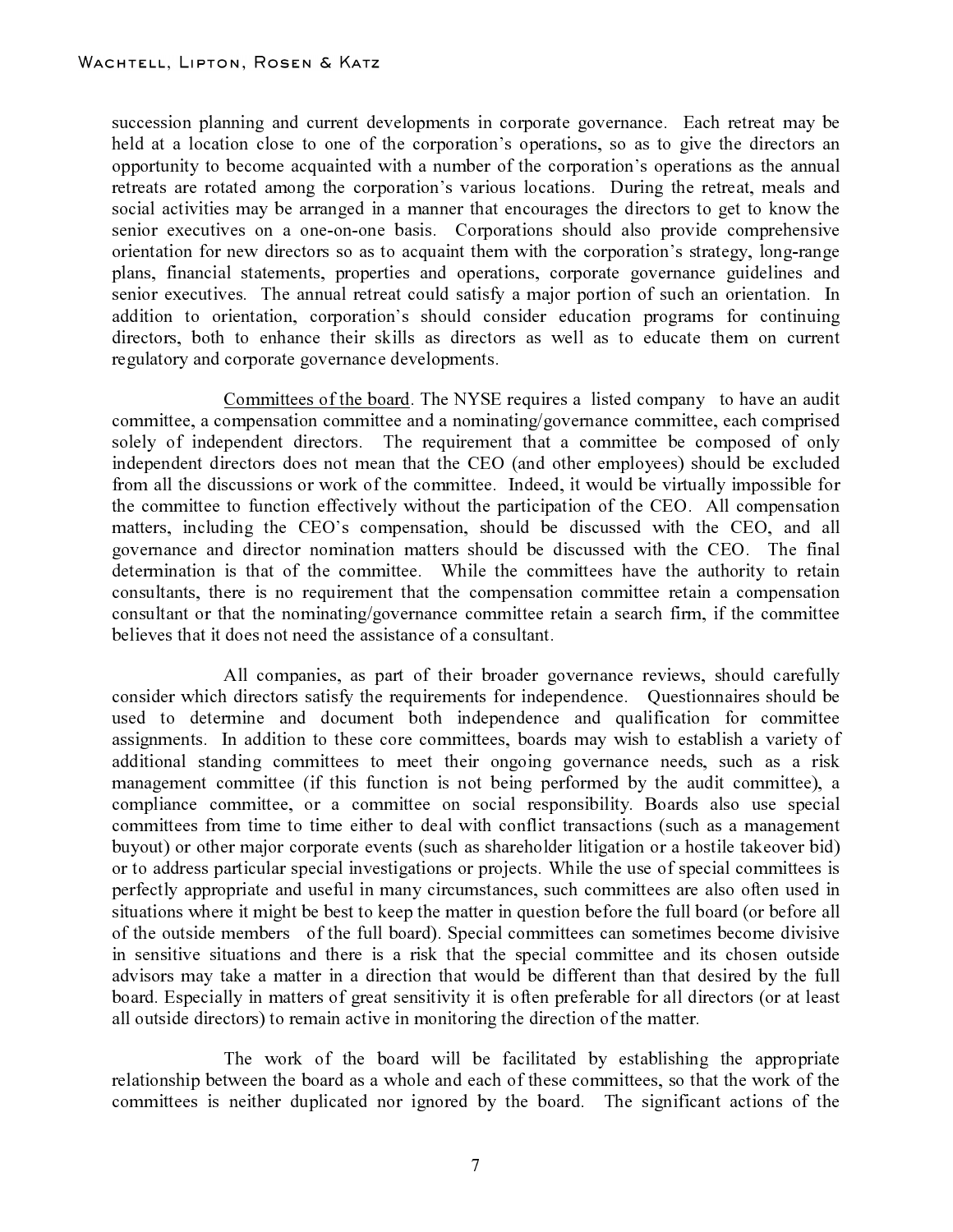committees should be understood by the board as a whole and integrated into the overall work of the board. In order to enable both the board and its committees to deal with any special problems that may arise in the course of performing their duties, the board and its standing and special committees should be granted the authority to engage independent counsel where appropriate. That said, this authority should be used sparingly; as a general rule, a board or board committee should resort to it only when there is a real conflict or some other genuine need for independent or specialized advice. More often than not, a company's own general counsel or CFO can provide more pertinent advice and insight than that available from outside sources.

The audit committee. The post-Enron reforms have invested the audit committee with a special role in corporate governance. In large measure, the audit committee has become the principal means by which the board discharges its duty to monitor financial and disclosure compliance. Accordingly, boards should carefully select audit committee members and, to the greatest extent possible, be attuned to the quality of the audit committee's performance. In view of the audit committee's centrality to the board's duties of financial review, it is also important for the board as a whole to receive periodic reports from the audit committee and to be comfortable that the audit committee, the auditors and management are satisfied that the financial position and results of operations of the corporation are fairly presented.

Executive sessions. The NYSE requires the non-management directors to meet in regularly scheduled executive sessions of the board in which management is not present. Each board should determine the frequency and agenda for these meetings. These executive sessions should be viewed primarily as a safety valve to deal with problems and not a forum for revisiting matters already considered by the full board. The executive sessions should not usurp functions that are properly the province of the full board.

Board and committee agendas. The board and its committees should be proactive in working with senior management and the general counsel in setting their agendas for the year as well as for each board or committee meeting. While it is the management, not the board, that must set the strategic and business agenda for the company, including regulatory and compliance goals, directors should take a leadership role in defining the bounds of their oversight and responsibilities. The meeting and annual agendas should reflect an appropriate division of labor and should be distributed to the board or committee members in advance.

Separating roles of Chairman and CEO; lead director. Most American companies have traditionally had a single individual who carries the titles of both Chairman of the Board and CEO. While some shareholder activists have recently called for the separation of these roles, both ISS and TIAA-CREF leave this matter to the discretion of the board, provided that there is a lead director who presides over executive sessions of the board. While there is no formal requirement in the NYSE rules or in the Sarbanes-Oxley Act that a company have a lead director, the independent directors should have a leader who is not also the CEO. With such a leader, directors who have concerns about the company and its performance have a go-to person with whom they can discuss those concerns and have them relayed, where appropriate, to the full board. Whether he or she is called the lead director, the non-executive chair or the presiding director, this leader should have the following key roles: (1) be available to consult with the CEO about concerns of the board of directors; (2) be available to be consulted by any of the senior executives of the company as to any concerns the executive might have and (3) preside at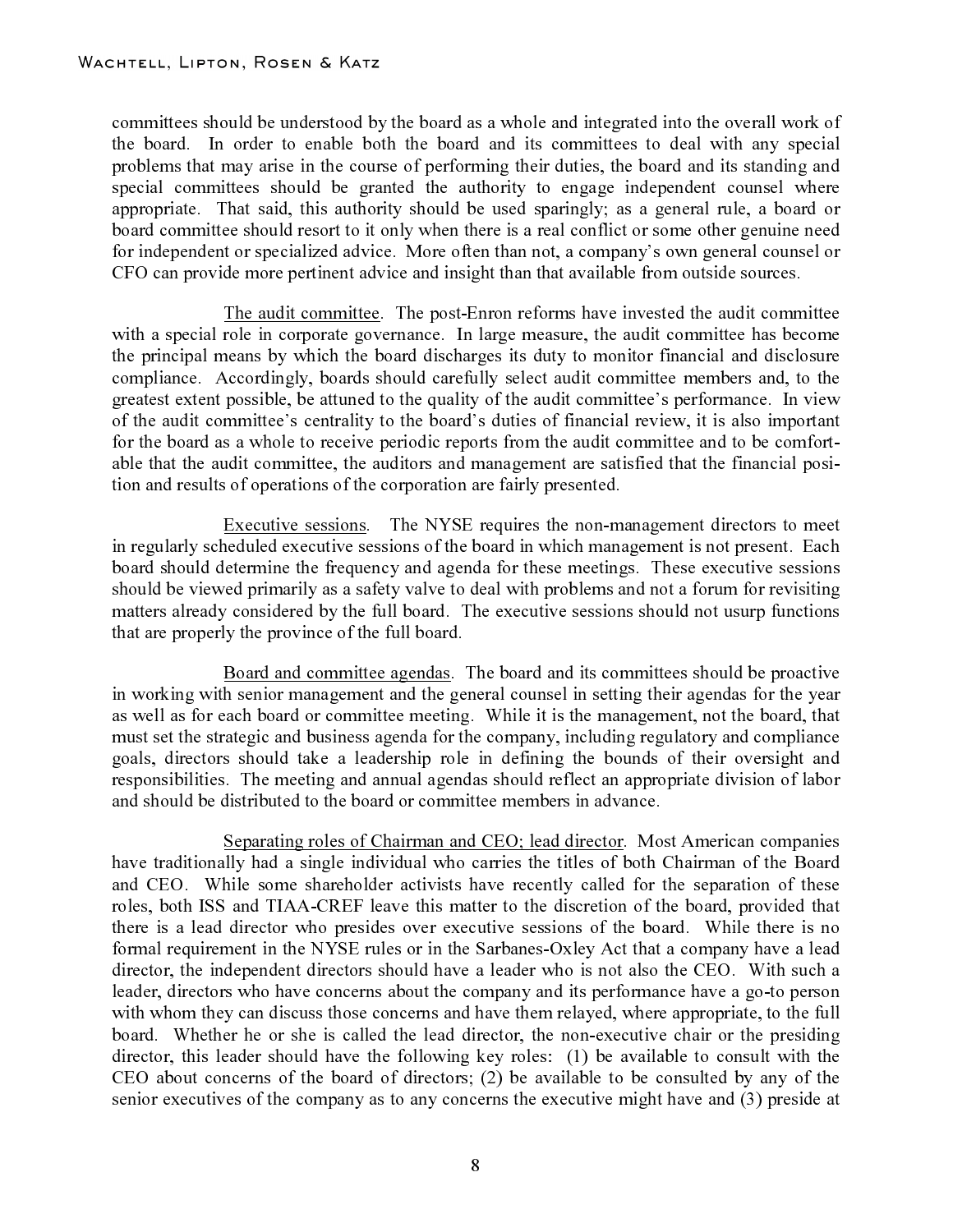executive sessions of the board – without the CEO being present – prior to or following certain of the regular meetings of the board. In order to be effective, he or she should be a senior person who is highly respected and regarded by the CEO and the other directors. The lead director is not an officer and would not have any of the formal duties of a chairman of the board, but he or she is the director who would assume leadership of the board if a need to do so should arise. A company might either have a single individual designated as a lead director or have a presiding directorship through which the committee chairs rotate. If a lead director is designated, the NYSE requires his or her name to be disclosed in the annual proxy statement. Alternatively, a company may disclose the procedure by which a presiding director is selected for each executive session.

Boards, and in particular audit committees, are required to Whistleblowers. establish procedures to enable employees to confidentially and anonymously submit concerns they might have regarding the company's accounting, internal controls or auditing matters. In addition, companies are subject to potential civil, and in some cases criminal, liability if they can be shown to have taken retaliatory action against a whistleblower who is an employee. In responding to these new constraints, there can be a temptation to establish a special committee of independent directors to investigate every single whistleblower complaint. This temptation should be resisted in favor of a procedure that filters whistleblower complaints, as such investigations can be extremely disruptive. SEC Enforcement Director Stephen Cutler recently urged companies to appoint a permanent ombudsman or business practices officer to receive and investigate complaints. Boards should ensure the establishment of an anonymous whistleblower hotline and a well-documented policy for evaluating whistleblower complaints, but they should also be judicious in deciding which complaints truly warrant further action.

Corporate strategy. Approval of the corporation's long-term strategy is a key board function. Strategy should be formulated initially by management and then developed finally by an interactive process with the board. Many companies find that as part of the strategy development process an annual strategy review that is part of a board retreat of the type referred to above is productive.

Crisis management. Perhaps the most important test of a board comes in times of crisis. Boards need to be proactive in taking the reins in the context of any governance, compliance or business crisis affecting the corporation. At the same time, boards need to be cautious not to overreact to any given situation and thereby create a crisis. There is a mixed record regarding how well boards have been handling recent crises. It appears that many boards have functioned quite well in taking a careful measure of the situation and putting in place the right procedures for obtaining the necessary information about the issues facing the corporation and developing the right strategies for responding to the situation and rectifying any management, disclosure or legal/compliance deficiencies. Others, however, appear to have either overreacted, or to have placed matters in the hands of lawyers, accountants and other outside experts, and thereby lost control of the situation to those outsiders. And, in some instances the crises themselves appear to have arisen in large part from the failure of management and the board to be proactive in reacting to earlier warning signs.

As the Blue Ribbon Commission on Board Leadership of the National Association of Corporate Directors recently recommended, the first decision a board must make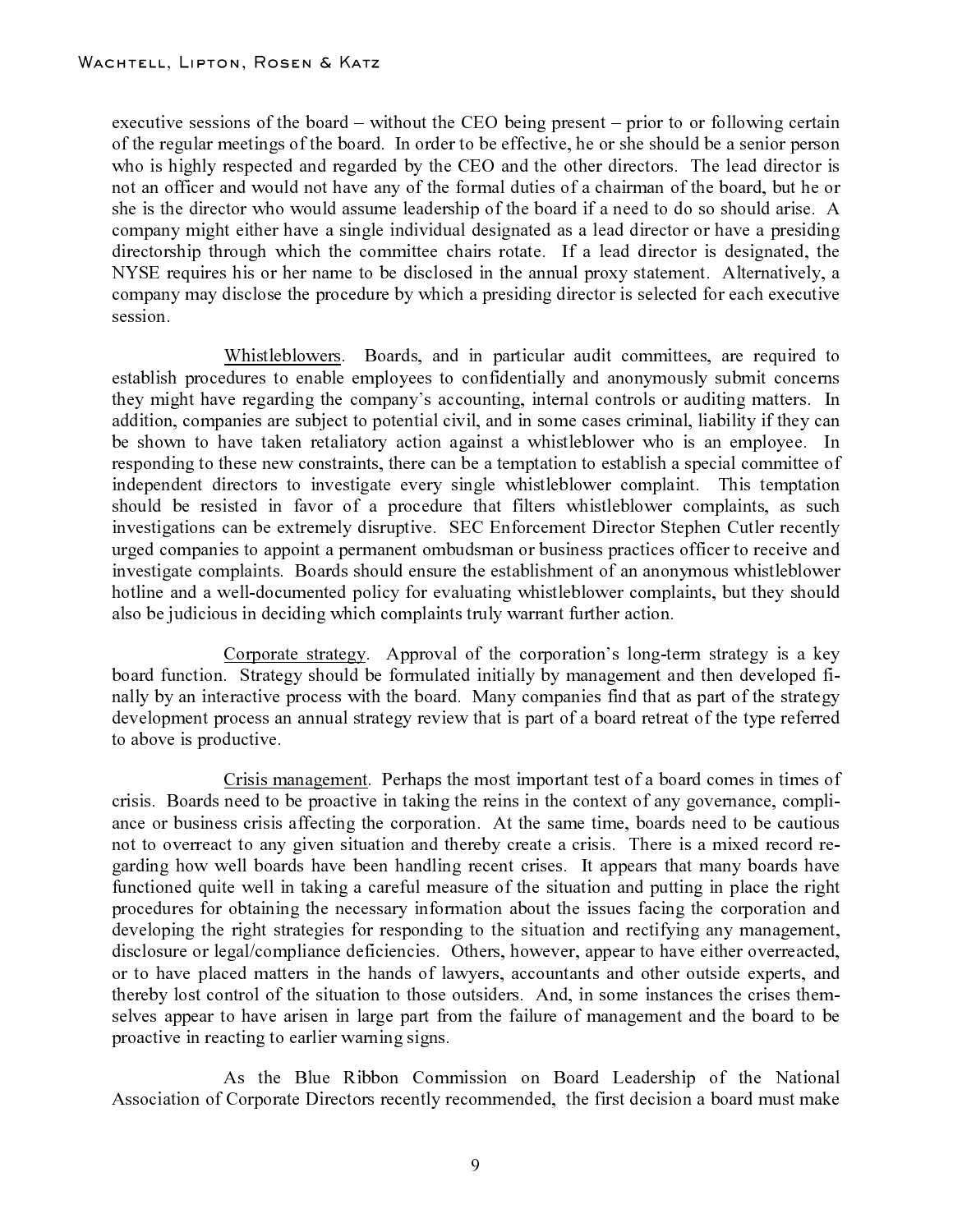during a crises is to decide whether the CEO should lead the corporation through the crises, noting that "if he or she is part of the problem or is otherwise compromised or conflicted, someone else — often one of the other directors — should take a leadership role." If the CEO is not compromised or conflicted, the CEO should lead the corporation's response to the crisis.

Each crisis is different and it is difficult to give generic advice that will be relevant to any particular crisis without knowing the facts involved. That said, in most instances when a crisis arises, the directors are best advised to manage through that crisis as a collegial body working in unison. While outside advisors (counsel, auditors, consultants and bankers) can play a very useful and often critical role in getting at all of the relevant facts of a given situation and in helping to shape the right result, the directors should maintain control and not cede the job of crisis management to the outside advisors. And, while there is often the impulse to resign from the board upon the discovery of a crisis, in most instances, directors are best served by staying on the board until the crisis has been fully vetted and brought under control.

Major transactions. Board consideration of major transactions, such as acquisitions, mergers, spinoffs, investments and financings, needs to be carefully structured so that the board receives the information necessary in order to make a reasoned decision. This does not mean that outside advisors are necessary, even for a very large transaction. If the corporation has the internal expertise to analyze the requisite data and present it in a manner that enables the board to consider the alternatives and assess the risks and rewards, the board is fully justified in relying on the management presentation without the advice of outside experts. There is no need for the board to create a special committee to deal with a major transaction, even a hostile takeover, and experience shows that a major transaction is best addressed by the full board. Management should build a strong foundation to support a major transaction, including an appropriate due diligence investigation. The board should have ample time to consider a major transaction, including in cases of complicated transactions and agreements a two-step process with the actual approval coming only after an initial presentation and the board having had time for reflection.

Related party transactions. There is nothing inherently improper about transactions between a corporation and its officers or directors; such transactions are often in the best interests of a corporation and its shareholders, offering efficiencies and other benefits that might not otherwise be available. It is entirely appropriate for an informed board, on a proper record, to approve such arrangements through its disinterested directors. As a matter of compliance and best practices, however, and particularly in the current environment, the corporation should give careful attention to all "related party" transactions. Full disclosure of all material related party transactions and full compliance with proxy, periodic reporting and financial footnote disclosure requirements is essential. Management should make sure that all related party transactions have been fully and carefully reviewed with the board. The board should reevaluate the corporation's policies and procedures for reviewing such transactions on both an initial and ongoing basis and for determining that all continuing related party transactions remain in the best interest of the corporation. The board should consider assigning to a committee consisting solely of directors who are both independent and disinterested with respect to the transaction under consideration the job of reviewing any newly proposed related party transactions. The committee should have the authority to hire such outside financial, legal and other advisors as it deems appropriate to assist it in its evaluation of such transactions. If a related party arrangement is of material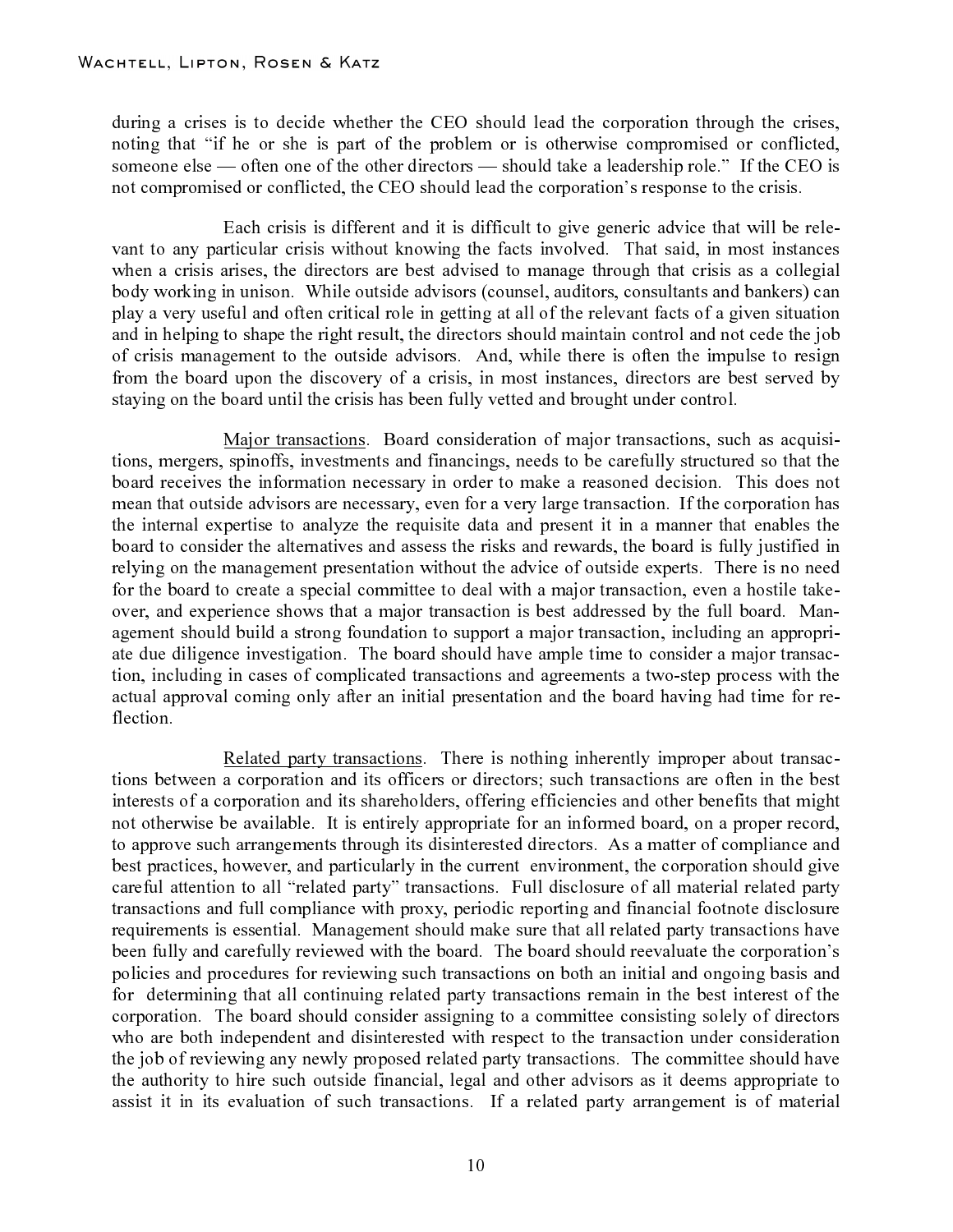significance to the corporation, the board should consider whether additional steps are necessary to ensure that such transactions are properly monitored and evaluated. For example, the board should take active measures to determine that the entities providing related party services are being held to the same standards the corporation would demand of unaffiliated third party service providers and that there is a clear reason for procuring the service from a related party.

Confidentiality and the role of directors outside the boardroom. A board should function as a collegial body, and directors should respect the confidentiality of all discussions that take place in the boardroom. Confidentiality is essential for an effective board process and for the protection of the corporation and its stockholders. Moreover, directors generally owe a broad legal duty of confidentiality to the corporation with respect to information they learn about the corporation in the course of their duties. Maintaining confidentiality is also essential for the protection of the individual directors, since directors can be responsible for any misleading statements that are attributable to them. Even when a director believes the subject matter of his or her statements is within the public domain, it is good practice for individual directors to avoid commenting on matters concerning the corporation. A director who receives an inquiry with respect to the corporation from outside the corporation may or may not have all of the relevant information and his or her response could involve the corporation, as well as the director, in a disclosure violation. Directors should also respect the role of the CEO as the chief spokesperson for the corporation. They should generally not engage in discussions with outsiders concerning corporate business unless specifically requested to do so by the CEO or the board. Where it is necessary for outside directors to speak on behalf of themselves or the corporation, here too it is best for one member of the board to be designated as the board's spokesperson. Where a board has a non-executive chairman or a lead director, under certain circumstances it may also be appropriate for the chairman or lead director to speak on behalf of the corporation, particularly within the ambit of those directors' special roles. In the ordinary course, all such matters should be handled in close consultation with the CEO so as to avoid confusion in the corporation's public statements and posture.

Board, committee and CEO evaluations. The NYSE requires annual evaluations. Many consulting firms have published their recommended forms and procedures for conducting these evaluations. Consultants have also established an advisory service in which they meet with the board and committee members to lead them through the evaluation process. Each board needs to decide how to conduct its evaluation. In making the decision, it should be noted that it is not required that the board receive outside assistance and it is not required that multiple-choice questionnaires and/or essays be the means of evaluation. If a board prefers to do the evaluation by discussion at meetings, that is acceptable. It should also be noted that documents and minutes created as part of the evaluation process are not privileged and care should be taken to avoid creating ambiguous records that may be used in litigation against the corporation and the board.

Charters, codes, guidelines and checklists. The audit, compensation and nominating-governance committees are required to have charters. The corporation is required to have a code of ethics. The board is required to have corporate governance guidelines and, as noted, there is no end to the number of recommended checklists designed to assist corporations in complying with Sarbanes-Oxley, SEC regulations and NYSE rules. All of these are to some extent useful in assisting the board and committees in performing their functions and in monitoring compliance. However, there is a tendency to expand the scope of charters and checklists to the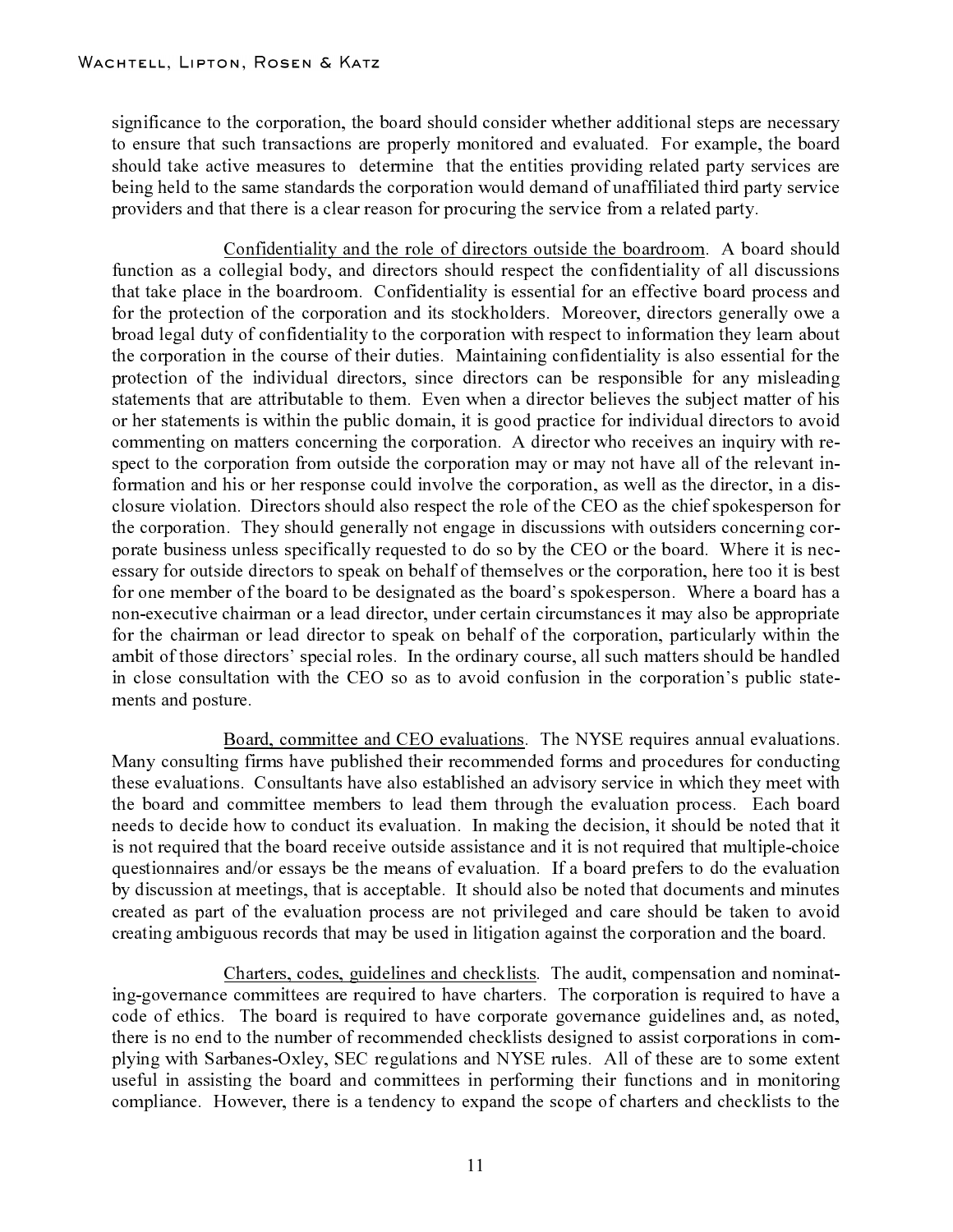point that they are counterproductive. If a charter or checklist requires review or other action and the board or committee has not taken that action, the failure can be considered evidence of lack of due care. The creation of charters and checklists is an art that requires experience and careful thought. It is a mistake to copy the published models. Each corporation should tailor its own charters and checklists, limiting them to what is truly necessary and what is feasible to accomplish in actual practice. In order to be "state of the art" it is not necessary that the corporation have everything someone else has. Charters and checklists should be carefully reviewed each year to prune unnecessary items and to add only those items that will in fact help directors in discharging their duties.

Shareholder activism; proxy advisors. One of the most visible byproducts of the Enron-type scandals is the increase in shareholder-sponsored precatory proxy resolutions and the high level of shareholder support that they are able to command. For the first time in 2003 and 2004, over 1,000 shareholder proposals were submitted to corporations (with over 400 on corporate governance alone in 2004), with record numbers of those resolutions achieving majority support among shareholders. On some issues, mostly related to antitake over defenses, shareholder proposals now routinely receive majority support. One of the explanations for such shareholder support is the demise of "case-by-case" voting by institutional shareholders. Today, institutional shareholders, who control over 60% of stock in American corporations, typically subscribe to the services of proxy voting advisors, such as ISS, to provide analysis or advice with respect to shareholder votes. These proxy voting advisors publish proxy voting guides setting forth blanket voting policies on a variety of common issues that are frequent subjects of shareholder proposals. Institutional shareholders typically do not review individual shareholder proposals on a company-by-company basis. Instead, they rely heavily on these proxy voting guidelines, regardless of an individual company's performance or governance fundamentals. As a result, many shareholder votes are foreordained by a voting policy that is applied to all companies without reference to the particulars of a given company's credentials. The emergence of new proxy advisory services, such as Proxy Governance Inc., that promise to review issues on an "issue-by-company" basis is a recent development that should be welcomed.

A recent trend that has added significant pressure to boards that are considering majority vote resolutions is the growth of "withhold-vote" campaigns, as well as just-vote-no campaigns against single issues such as equity compensation plans. In recent years, shareholder activists have been increasingly willing to sponsor or support withhold vote campaigns against directors for a variety of perceived infractions, including issues of independence and the unwillingness of a board to implement shareholder resolutions that receive majority shareholder support. This year, in an effort to further increase the pressure of withhold-vote campaigns, a group of labor unions have submitted precatory proxy resolutions to more than 75 corporations urging amendments to governance documents to require that directors be elected by a majority rather than a plurality of the votes cast. Another factor that magnifies the power of shareholder proposals as an activist tool is the effect of corporate governance metrics on the rating and general public evaluation of companies, as organizations like ISS include responsiveness to shareholder proposals among the factors they consider in determining a corporate governance score.

In dealing with shareholder proposals, the board should regularly review the corporation's shareholder relations programs and consider whether it is appropriate for the board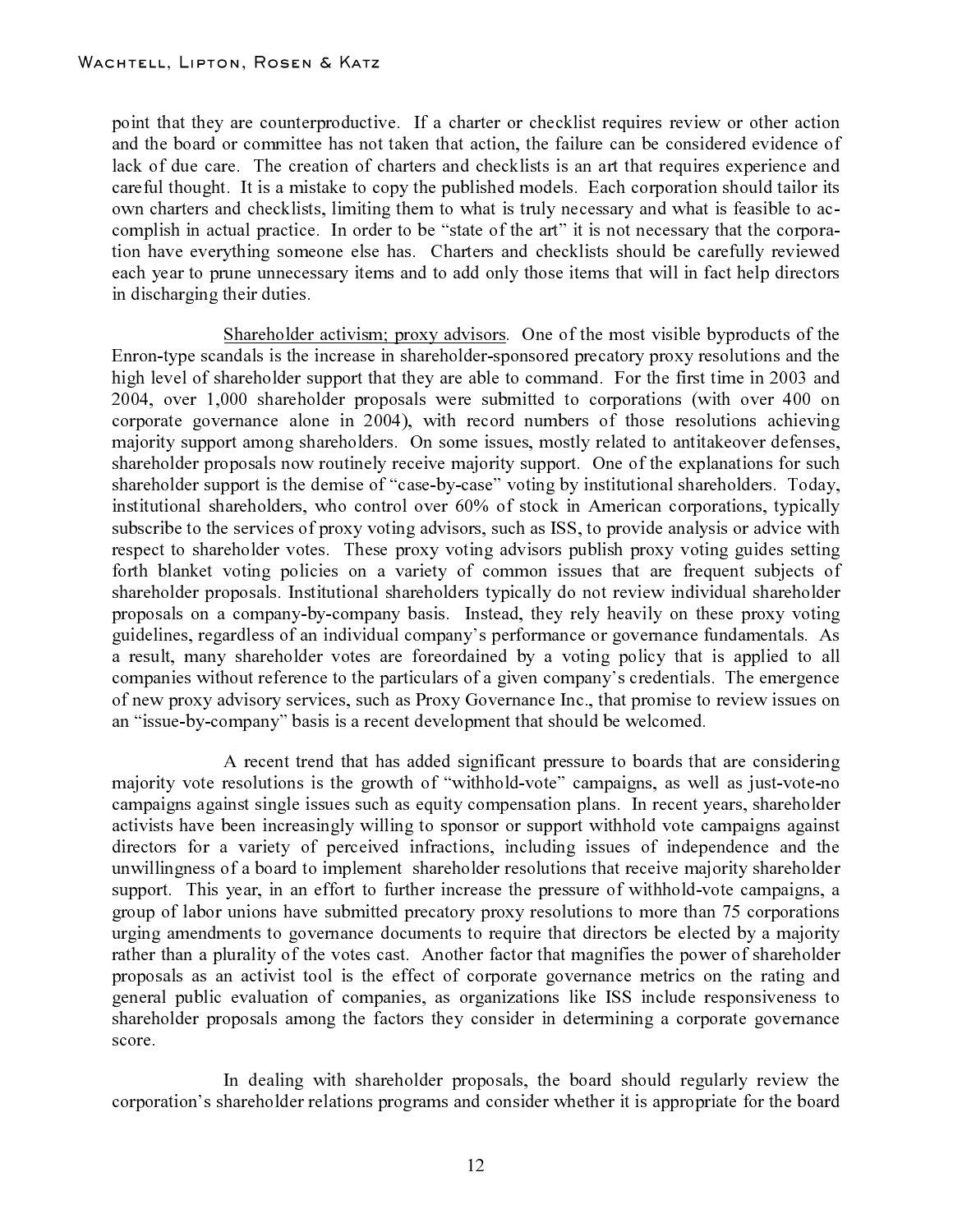to have greater interaction with shareholders. Where the corporation has performance or compliance issues, direct contact between shareholders and non-management directors may forestall a proxy initiative by shareholders. In addition, the corporation should weigh carefully opposition to shareholder proxy resolutions that can be accommodated without significant difficulty. Today, it is prudent to do a risk-reward analysis of shareholder resolutions, rather than to routinely oppose them. As companies spend more time and effort to consider shareholder proposals, and especially majority vote resolutions, it might make sense to formalize the process by which this is done. By paying serious attention to shareholder proposals, and by being proactive in shareholder communications and disclosure, boards are most likely to create the right environment for acting on shareholder resolutions even when the ultimate determination may be to reject them.

Shareholder access. In 2003, the SEC proposed a new proxy rule that would enable shareholders to directly nominate a director through the corporation's own proxy. This proposed rule promises to magnify the problems associated with the voting power of institutional shareholders, creating the risk of an influx of special interest directors selected, in effect, by parties that have no legal duties or obligations to the public company or its shareholders at large and no special expertise in the company's industry. It also threatens to create annual election contests, which will cause significant disruption to management's operation of the company's business, and is likely to compromise, if not destroy, the collegiality of the board, creating an unproductive working environment. At this time, it appears that the SEC proposal will not be adopted and that the SEC will not require corporations to include precatory resolutions in their proxy statements seeking amendments to governance documents that would provide the same shareholder access as the proposed SEC rule.

Directors' duties and responsibilities. The basic responsibility of directors is to exercise their business judgment to act in a manner they reasonably believe to be in the best interests of the corporation and its shareholders. In discharging these obligations, directors are entitled to rely on management and the advice of the corporation's outside advisors. The board should make sure that the corporation's legal counsel, both internal and external, and auditors, both internal and external, know that they have direct access to the board, if ever needed.

Indemnification, D&O coverage. All directors should be fully indemnified by the company to the fullest extent permitted by law and the company should purchase a reasonable amount of D&O insurance to protect the directors against the risk of personal liability for their services to the company. Bylaws and indemnification agreements should be reviewed on a regular basis to ensure that they provide the fullest coverage permitted by law. Having in place governance procedures that are responsive to the recent legislative and regulatory initiatives and that reflect best practices, and having a robust record reflecting strong, good faith efforts to adhere to those procedures, will be helpful in assuring that a court respects the applicability of exculpatory charter provisions in any litigation that might arise.

D&O coverage provides a key protection to directors. While such coverage has become more expensive in recent years, it is still available in most instances and remains highly useful, despite some recent decisions construing the terms of D&O policies less favorably to the insured. In this regard, it is important to note that D&O policies are not strictly form documents and can be negotiated. Careful attention should be paid to retentions and exclusions, particularly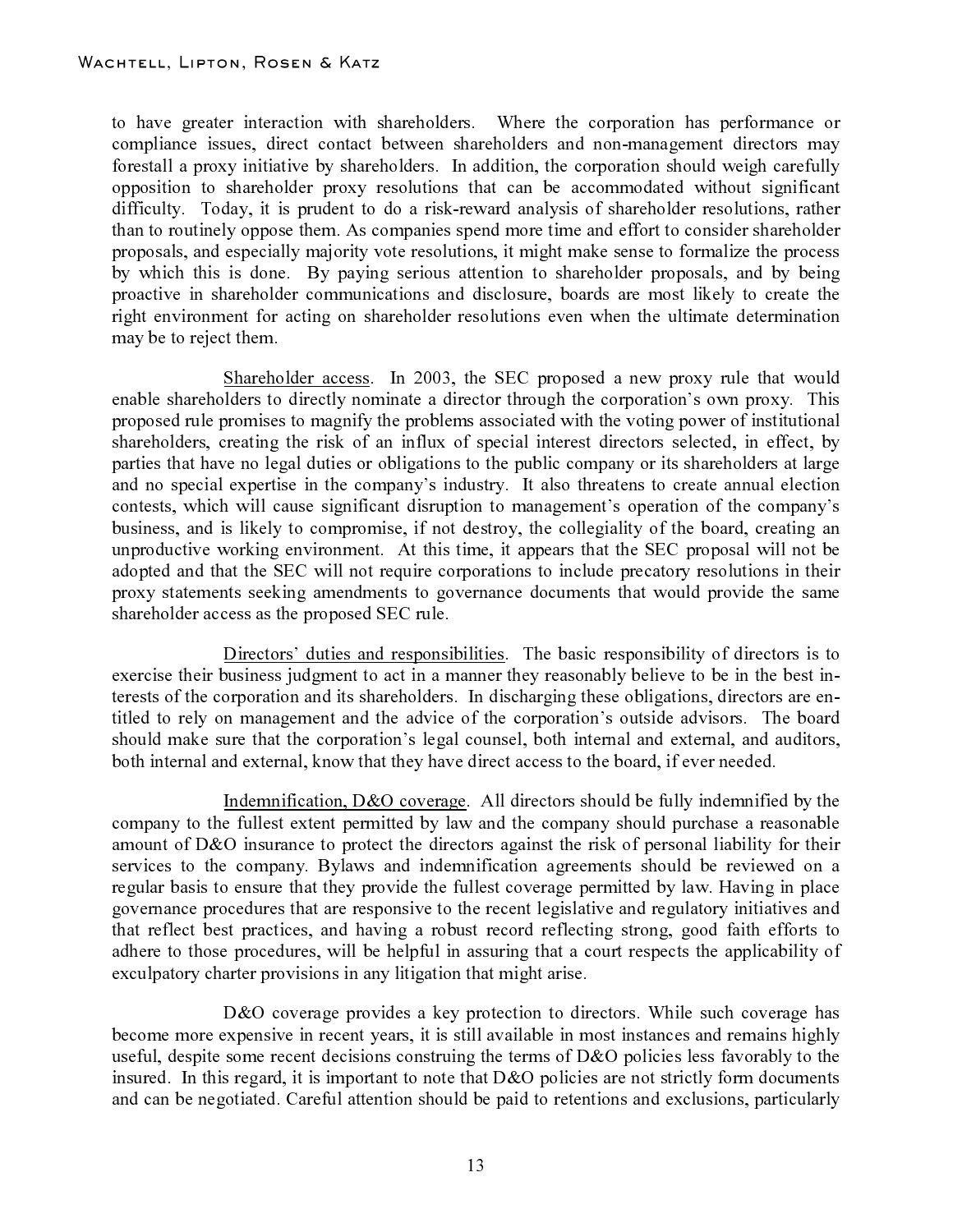those that seek to limit coverage based upon a lack of adequate insurance for other business matters, or based on assertions that a company's financial statements were inaccurate when the policy was issued. Care should also be given to the potential impact of a bankruptcy of the company on the availability of insurance, particularly the question of how rights are allocated between the company and the directors and officers who may be claiming entitlement to the same aggregate dollars of coverage. To avoid any ambiguity that might exist as to directors' and officers' rights to coverage and reimbursement of expenses in the case of a bankruptcy, many companies are purchasing separate supplemental insurance policies covering only directors and officers and not the company (so-called "side-A" coverage) in addition to their normal policies which cover both the company and the directors and officers individually.

The Business Judgment Rule. Directors are not guarantors that nothing will go wrong on their watch. Directors are monitors and gate keepers charged with the duty of installing competent managers and selecting competent advisors who they reasonably believe will serve the best interests of the corporation and diligently monitoring their performance. Directors are expected to attend board meetings on a regular basis, as well as the meetings of the committees on which they serve, and to spend the time that is needed to properly discharge their functions. Directors should make sure that they are receiving from management and from the corporation's auditors and outside advisors all of the information and data they deem relevant to understanding the issues before them and reaching sound business judgments with respect thereto. They should inquire with due care to make sure that the corporation is operating in compliance with applicable laws and regulations and, insist that management take the requisite responsibility for ensuring the accuracy and completeness of the corporation's financial statements and public disclosures.

The courts continue to respect the directors' entitlement to rely on senior management's performance of their obligation to ensure the accuracy of information disseminated by the company and, more generally, management's obligation to take all necessary corrective actions when compliance failures or deficiencies are noted. That said, inroads on the Business Judgment Rule have doubtlessly been made – particularly in the change of control context and perhaps in connection with other high-profile issues such as executive compensation. Under today's dominant "monitoring" board concept greater engagement by directors is demanded. Yet while the change in social expectations from directors is quite real, ultimately the tool of director liability is too crude, too socially costly an implement to be deployed except very rarely, and the courts have to date exhibited a keen understanding of this fact. While it is true that courts and regulatory authorities have little tolerance today for directors who are simply sleeping at the wheel, it remains a verity of Delaware corporation law that the Delaware courts will not hold a director to be liable for a loss caused to the company if the court perceives that the director was actually trying to advance a legitimate corporate interest.

When complex legal, governance or accounting issues arise it will be useful for a director to ask the following simple questions:

> Have I acted with undivided loyalty to the corporation and its shareholders and have all my personal interests in this matter been fully disclosed?